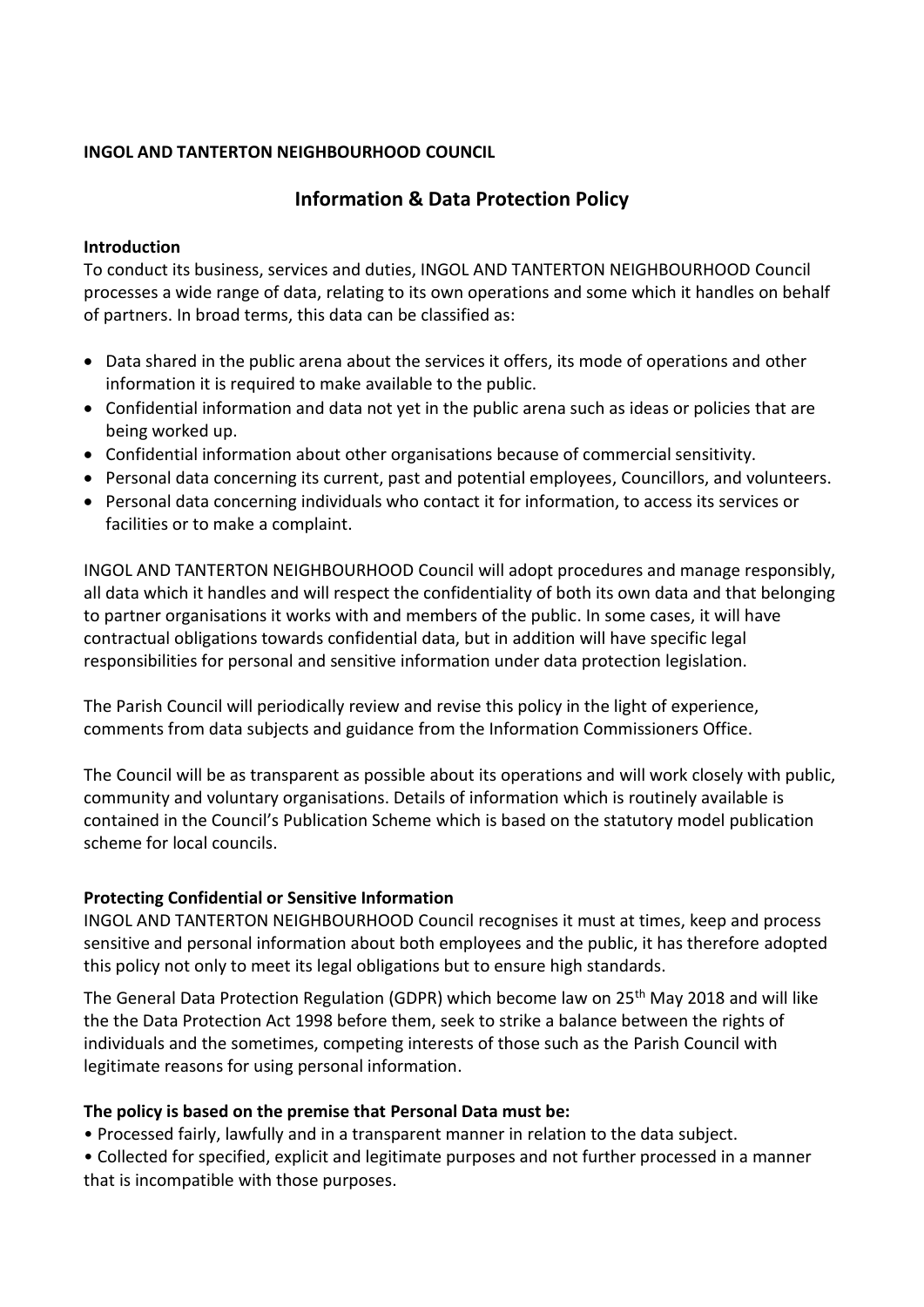• Adequate, relevant and limited to what is necessary in relation to the purposes for which they are processed.

• Accurate and, where necessary, kept up to date.

• Kept in a form that permits identification of data subjects for no longer than is necessary for the purposes for which the personal data are processed.

• Processed in a manner that ensures appropriate security of the personal data including protection against unauthorised or unlawful processing and against accidental loss, destruction or damage, using appropriate technical or organisational measures.

## **Data Protection Terminology**

**Data subject** - means the person whose personal data is being processed. That may be an employee, prospective employee, associate or prospective associate of BTC or someone transacting with it in some way, or an employee, Member or volunteer with one of our clients, or persons transacting or contracting with one of our clients when we process data for them.

**Personal data** - means any information relating to a natural person or data subject that can be used directly or indirectly to identify the person.

It can be anything from a name, a photo, and an address, date of birth, an email address, bank details, and posts on social networking sites or a computer IP address.

**Sensitive personal data** - includes information about racial or ethnic origin, political opinions, and religious or other beliefs, trade union membership, medical information, sexual orientation, genetic and biometric data or information related to offences or alleged offences where it is used to uniquely identify an individual.

**Data controller** - means a person who (either alone or jointly or in common with other persons) (e.g. Parish Council, employer, council) determines the purposes for which and the way any personal data is to be processed.

**Data processor** - in relation to personal data, means any person who processes the data on behalf of the data controller.

**Processing information or data** - means obtaining, recording or holding the information or data or carrying out any operation or set of operations on the information or data, including:

- organising, adapting or altering it
- retrieving, consulting or using the information or data
- disclosing the information or data by transmission, dissemination or otherwise making it available
- aligning, combining, blocking, erasing or destroying the information or data. regardless of the Technology used.

INGOL AND TANTERTON NEIGHBOURHOOD Council processes **personal data** to:

• fulfil its duties as an employer by complying with the terms of contracts of employment, safeguarding the employee and maintaining information required by law.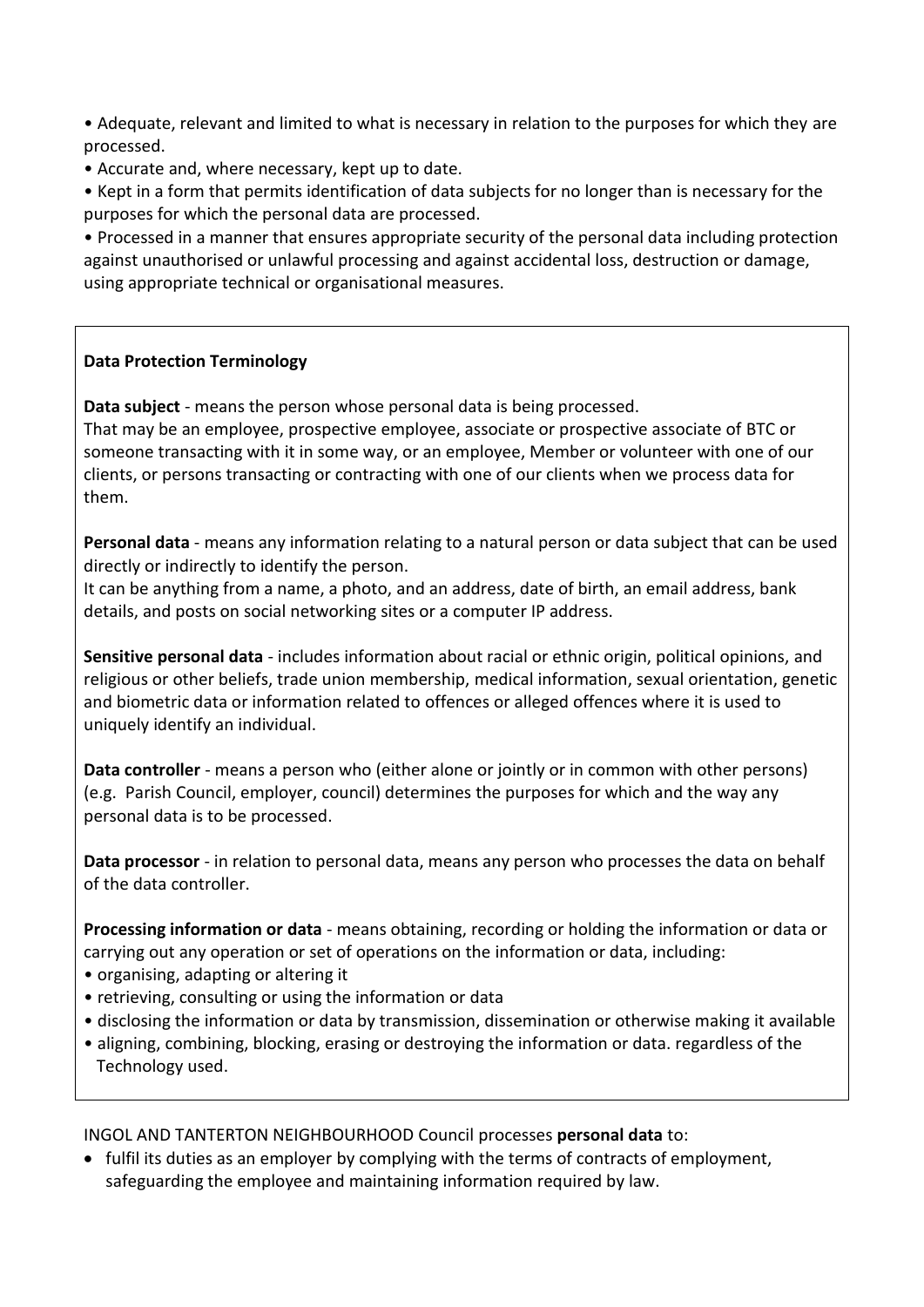- pursue the legitimate interests of its business and its duties as a public body, by fulfilling contractual terms with other organisations, and maintaining information required by law.
- assist regulatory and law enforcement agencies
- process information including the recording and updating details about its Councillors, employees, partners and volunteers.
- process information including the recording and updating details about individuals who contact it for information, or to access a service, or make a complaint.
- undertake surveys, censuses and questionnaires to fulfil the objectives and purposes of the Council.
- undertake research, audit and quality improvement work to fulfil its objects and purposes.
- carry out Council administration.

Where appropriate and governed by necessary safeguards we will carry out the above processing jointly with other appropriate bodies from time to time.

## **The Council will ensure that at least one of the following conditions is met for personal information to be considered fairly processed:**

- The individual has consented to the processing
- Processing is necessary for the performance of a contract or agreement with the individual
- Processing is required under a legal obligation
- Processing is necessary to protect the vital interests of the individual
- Processing is necessary to carry out public functions
- Processing is necessary in order to pursue the legitimate interests of the data controller or third parties.

Particular attention is paid to the processing of any **sensitive personal information** and the Parish Council will ensure that at least one of the following conditions is met:

- Explicit consent of the individual
- Required by law to process the data for employment purposes
- A requirement in order to protect the vital interests of the individual or another person

### **Who is responsible for protecting a person's personal data?**

The Parish Council as a corporate body has ultimate responsibility for ensuring compliance with the Data Protection legislation. The Council has delegated this responsibility day to day to the Parish Clerk.

- Email: huttonparishcouncil@hotmail.co.uk
- Phone: 01772733829
- Correspondence: The Parish Clerk 7 Bilsborough Meadow Lea Preston PR2 1YY

#### **Information provided to us**

The information provided (personal information such as name, address, email address, phone number) will be processed and stored so that it is possible for us to contact, respond to or conduct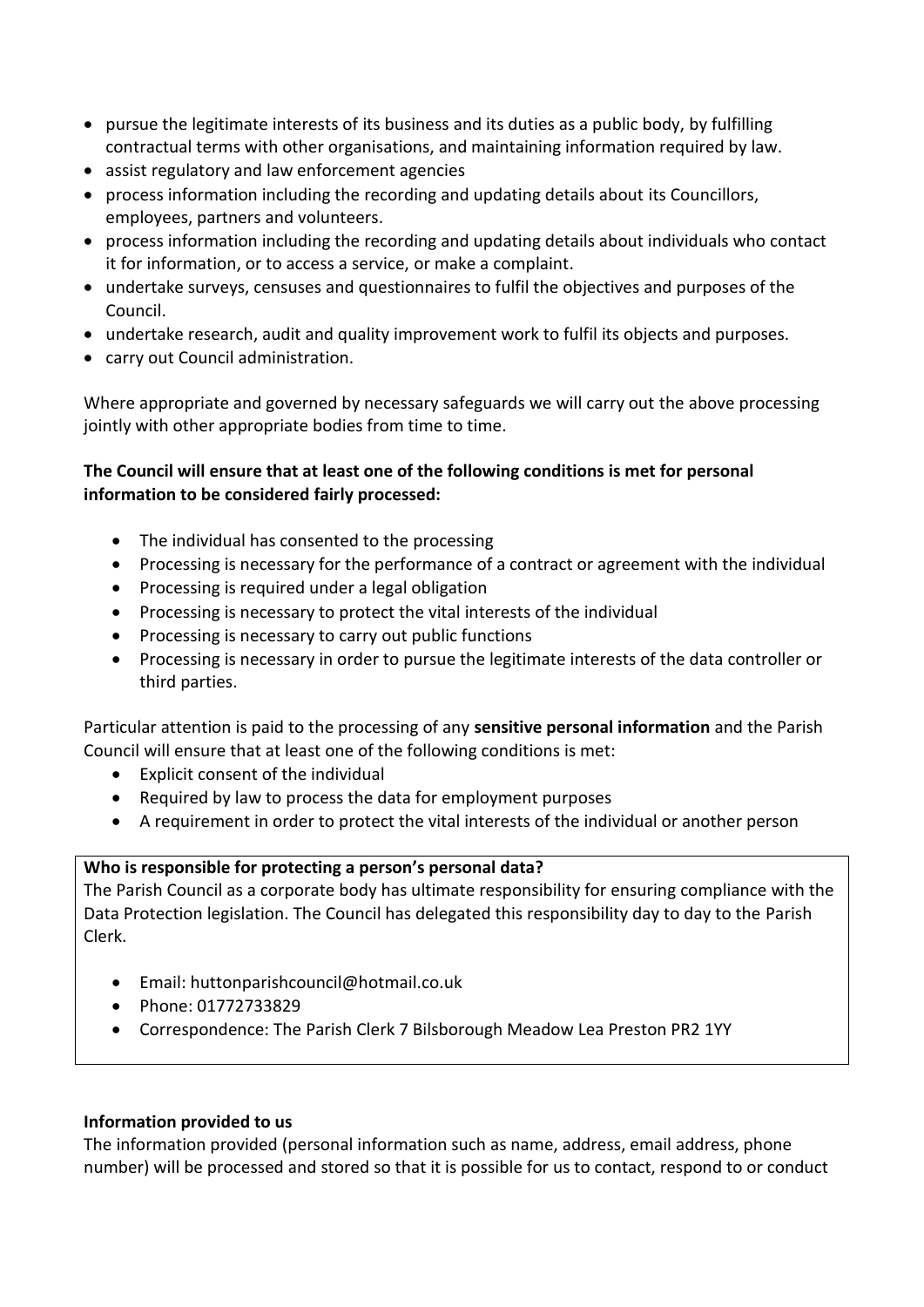the transaction requested by the individual. By transacting with INGOL AND TANTERTON NEIGHBOURHOOD Council, individuals are deemed to be giving consent for their personal data provided to be used and transferred in accordance with this policy, however where ever possible specific written consent will be sought. It is the responsibility of those individuals to ensure that the Parish Council can keep their personal data accurate and up-to-date. The personal information will be not shared or provided to any other third party or be used for any purpose other than that for which it was provided.

## **The Councils Right to Process Information**

General Data Protection Regulations (and Data Protection Act) Article 6 (1) (a) (b) and (e) Processing is with consent of the data subject, or Processing is necessary for compliance with a legal obligation. Processing is necessary for the legitimate interests of the Council.

### **Information Security**

The Parish Council cares to ensure the security of personal data. We make sure that your information is protected from unauthorised access, loss, manipulation, falsification, destruction or unauthorised disclosure. This is done through appropriate technical measures and appropriate policies.

We will only keep your data for the purpose it was collected for and only for as long as is necessary, after which it will be deleted.

### **Children**

We will not process any data relating to a child (under 13) without the express parental/ guardian consent of the child concerned.

### **Rights of a Data Subject**

**Access to Information:** an individual has the right to request access to the information we have on them. They can do this by contacting our Parish Clerk or Data Protection Officer:

**Information Correction:** If they believe that the information we have about them is incorrect, they may contact us so that we can update it and keep their data accurate. Please contact: Parish Clerk.

**Information Deletion:** If the individual wishes the Parish Council to delete the information about them, they can do so by contacting the Parish Clerk.

**Right to Object:** If an individual believes their data is not being processed for the purpose it has been collected for, they may object by contacting the Parish Clerk.

The Parish Council does not use automated decision making or profiling of individual personal data.

**Complaints:** If an individual has a complaint regarding the way their personal data has been processed, they may make a complaint to the Clerk or the Information Commissioners Office **[casework@ico.org.uk](mailto:casework@ico.org.uk)** Tel: 0303 123 1113.